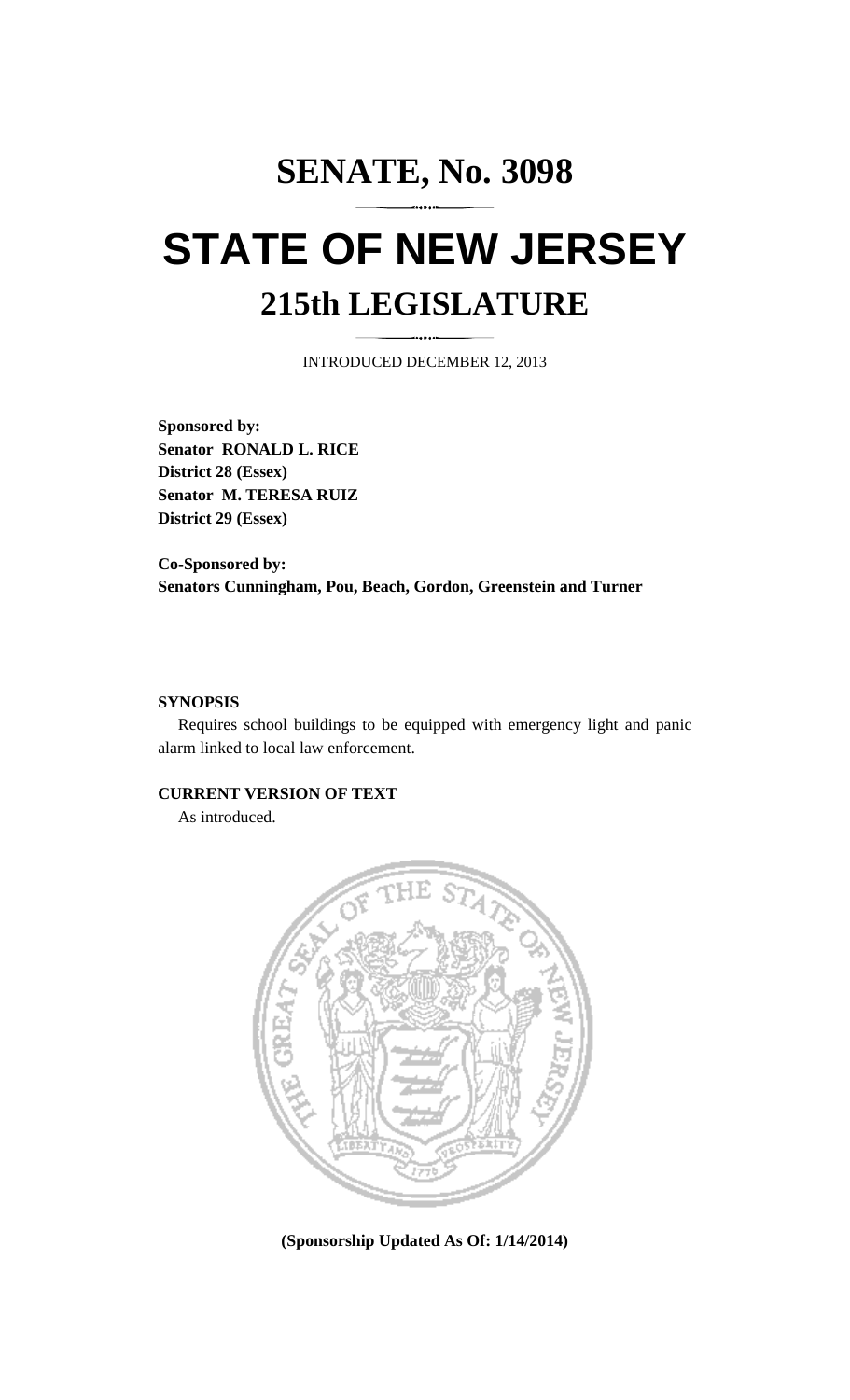2

1 **AN ACT** concerning school security alarms and supplementing 2 chapter 41 of Title 18A of the New Jersey Statutes. 3 4 **BE IT ENACTED** *by the Senate and General Assembly of the State*  5 *of New Jersey:* 6 7 1. a. As used in this section: 8 "Emergency light" means a red light that is affixed to the 9 exterior of a school building in a highly visible location above or 10 near the front entrance or, in the case of a school building which is 11 not clearly visible from the nearest public roadway, located on that 12 public roadway. 13 "Panic alarm" means a silent security system signal generated by 14 the manual activation of a device intended to signal a life-15 threatening or emergency situation requiring a response from law 16 enforcement. 17 b. Each public elementary and secondary school building shall 18 be equipped with at least one panic alarm for use in a school 19 security emergency including, but not limited to, a non-fire 20 evacuation, lockdown, or active shooter situation. The alarm shall 21 be directly linked to local law enforcement authorities or, in the 22 case of a school building located in a municipality in which there is 23 no municipal police department, a location designated by the 24 Superintendent of State Police, and shall immediately transmit a 25 signal or message to such authorities upon activation. The alarm 26 shall not be audible within the school building. 27 c. Each public elementary and secondary school building shall 28 be equipped with an emergency light that is linked to the school's 29 panic alarm and which turns on when the panic alarm is activated. 30 31 2. Notwithstanding the provisions of subsection a. of section 14 32 of P.L.2000, c.72 (C.18A:7G-14) to the contrary, the proceeds of 33 bonds authorized to be issued to fund the State share of the costs of 34 SDA district school facilities projects or the State share of the costs 35 of school facilities projects in all other districts, including county 36 vocational school districts, shall be used to fund the full cost of the 37 panic alarms and emergency lights required in public elementary 38 and secondary school buildings in any district pursuant to section 1 39 of this act. 40 41 3. This act shall take effect on the first day of the tenth month 42 after enactment. 43 44 45 STATEMENT 46 47 This bill requires that all public elementary and secondary 48 schools be equipped with a panic alarm for use in a school security